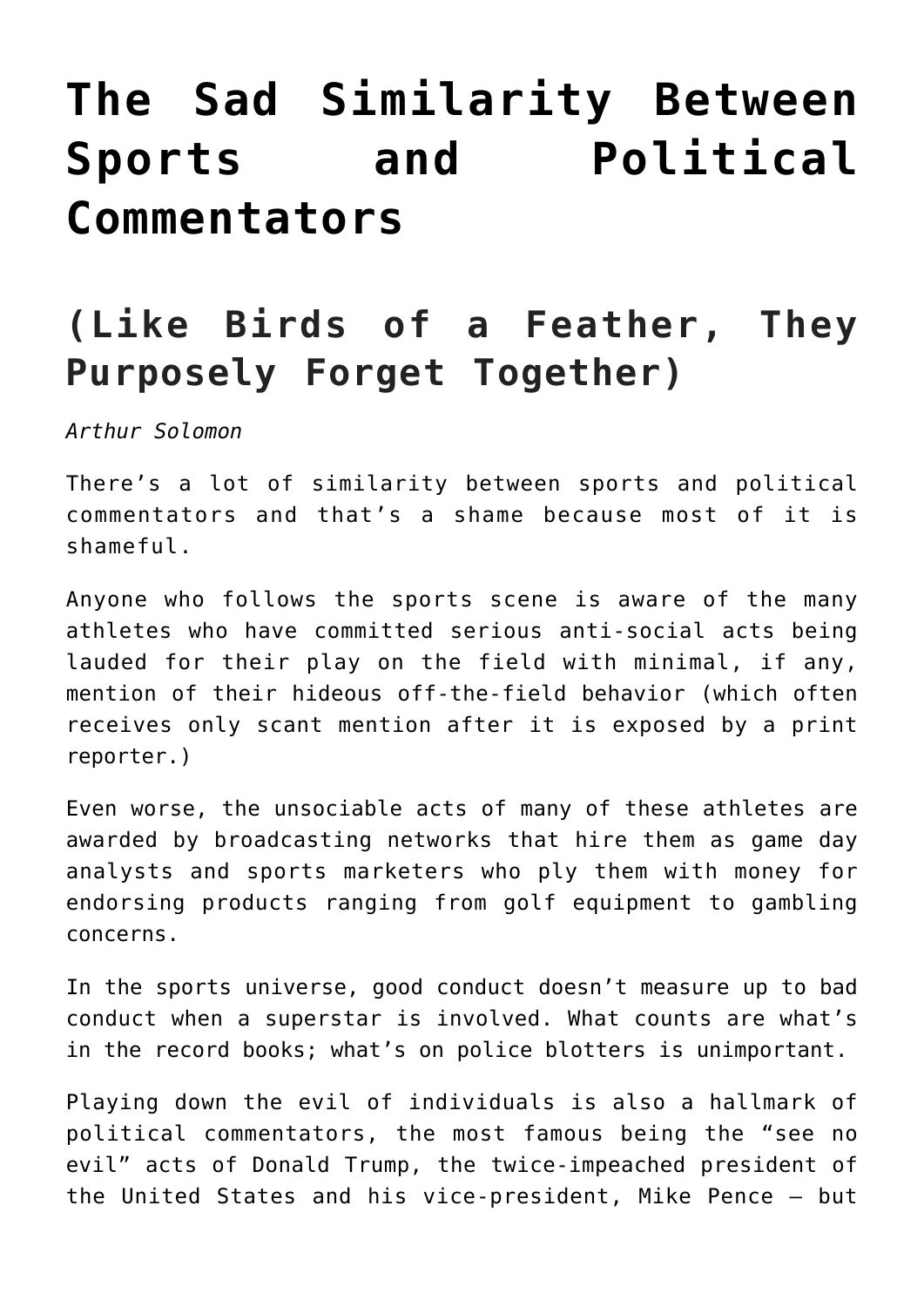with a difference that astonishes me.

The right wing political commentators still act as if the twice-impeached former president of the U.S. was a gift from heaven, when history shows that hell is located in Mar-a-Lago.

One thing you can say about the right-wing commentators who support the twice-impeached former president of the U.S. The commentators are consistent.

Not so many of the liberal and moderate commentators when referring to Mike Pence.

Ever since Pence defied the former twice-impeached president of the U.S. by refusing to curtail the ceremony that officially certified Joe Biden as president, in some circles Pence as been cited as the hero that saved American democracy for not giving into the threats by the former twice-impeached president of the U.S.'

What many of these "hail Mike Pence" commentators seem to have forgotten is that for four-years Pence stood side-by-side with the former twice-impeached president of the U.S. and never criticized his destructive actions.

Even after the November 2020 voting showed that Joe Biden won the presidency by more than 7-million popular votes, Pence was mute when the former twice-impeached president of the U.S. began his campaign of lying about the election, which culminated in the January 6 insurrection at the Capitol.

The sad similarity between sports and political commentators are evident: Forget the past evils of individuals and embellish the positives.

Thankfully, for the historical record, most respected print reporters, unlike broadcast commentators, put things in context.

There's an important [PR](https://www.commpro.biz/public-relations-section/) lesson that sports-crazy practitioners